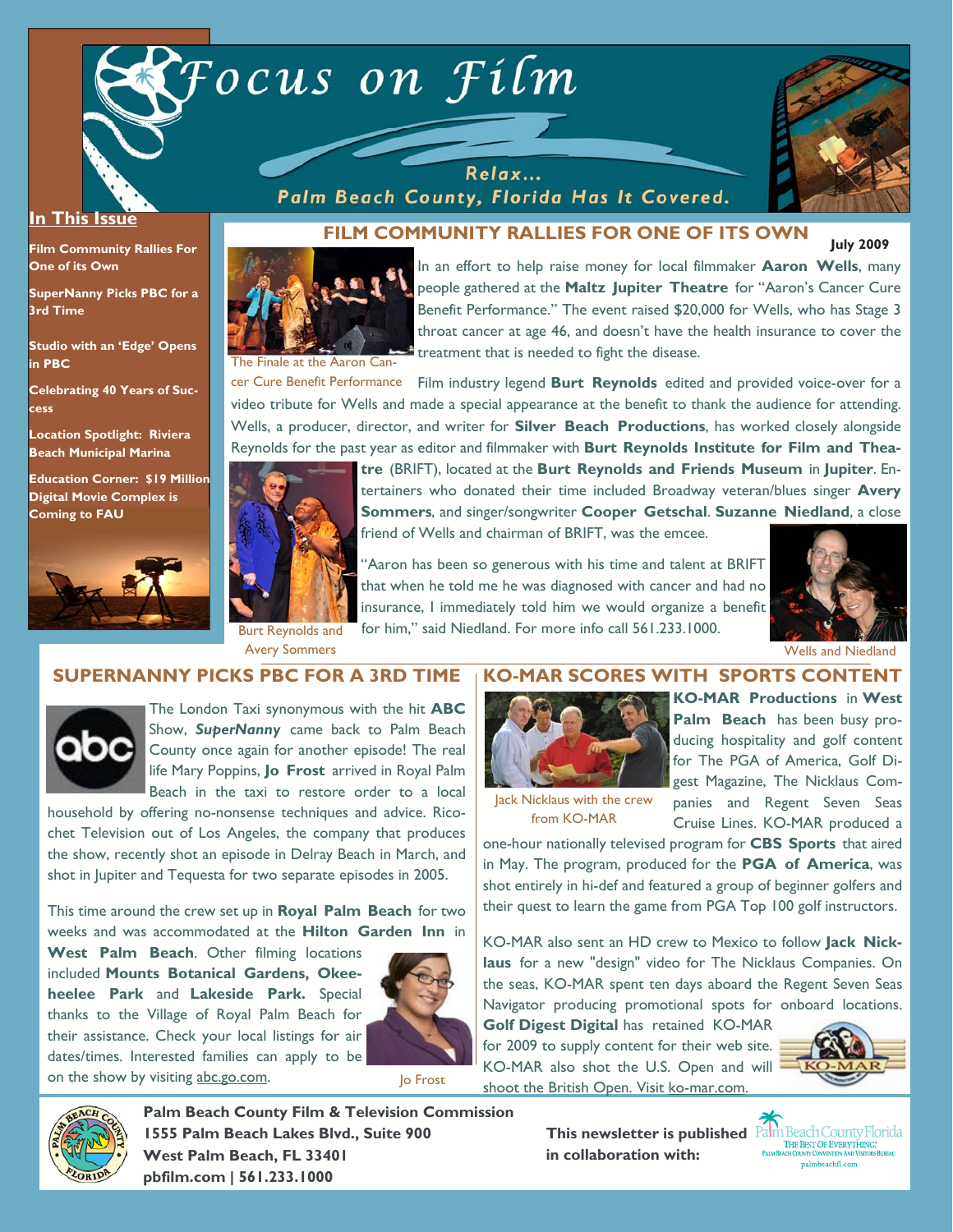# **FASHION FORWARD PUBLICATION SHOWCASES LOCAL HOTEL**



A glamorous model in designer clothes posed for the cameras at **Hotel Biba** in **West Palm Beach**, as a crew from **Palm Beach Illustrated** shot a fashion editorial. The editorial will be featured in the September 2009 issue and will showcase the Fall 2009 fashion collections and must-have accessories. **Fashion** 

**and Style Director Katherine Lande** said, "Hotel Biba made for the perfect location for this fashion editorial. I chose the location based on the interior design of the boutique hotel."



The glossy pages of stylish mag have featured many locations as backdrops including **Centennial Square** and **Sloan's Ice Cream.**  Production Photo at For more info visit palmbeachillustrated.com.

Palm Beach Illustrated Hotel Biba

## **FAMILY-FRIENDLY FILM CO.WINS AWARD**



The award-winning independent **Pamplin Film Company** (PFC) was awarded the "Family-Approved" seal by the international non-profit **Dove Foundation** for their film, *A Dog's Life: The Oscar Lose Story*. The

Dove Foundation encourages and promotes the creation, production, distribution and consumption of wholesome family entertainment. In their published review, Edwin L .Carpenter said, "This is a fascinating documentary about Dr. Phyllis Lose, one of the first women veterinarians in the country and the many lives she touched over the years. This DVD is a good one for the entire family with something to offer just about everyone. We gladly award this DVD our Dove 'Family-Approved' Seal."

The film is being distributed worldwide by Nemours Marketing and is available in outlets including Netflix. The movie is also being sold in Japan as an import. For more info visit pamplinfilmcompany.com. On the set of *A Dog's Life:* 



*The Oscar Lose Story* 

## **BUDDING REPORTER WINS TOP HONOR**



Joe Biden

**Damon Weaver**, the **Pahokee** resident who just graduated fifth grade, won top honors at the **International Shortie Awards: Film & News Festival** in suburban Washington, DC. Weaver won for his interview with then Vice-Weaver interviewing Presidential nominee **Joe Biden** on the campaign trail. The video, shot at the **Palm Beach** 

**County Convention Center**, became a YouTube hit and propelled the 10 year old into the national spotlight. Biden could not attend the festival, but sent Weaver a letter of congratulations and predicted Weaver will make "a fine anchorman" as he gets older. Weaver's dream still remains landing an interview with President Obama.

## **SCHOOL TO BUILD MASSIVE SOUNDSTAGE**



**The G-Star School of the Arts** announced that the **Village of Palm Springs**, Florida, approved the construction of the largest film

sound stage in the state to be built on the school's property. The sound stage will anchor the 93,000 sq. ft. G-Star Studios where over 30 feature films have already been produced including *The Prince and the Pauper* with **Dylan** and **Cole Sprouse**.

G-Star's newest feature film, *It's a Dog Gone Tale: Destiny's Stand* starring **Barry Bostwick** (*Spin City*) and **Ron Palillo** 

(*Welcome Back Kotter*) is wrapping up production this month. "G-Star is the only academic facility I know of that is creating an entire industry to employ its students when they graduate college," said **Greg Hauptner, G-Star Founder**. For more info call Mr. Hauptner at 561.386.6275.



*Destiny's Stand* on-location in Boca Raton

## **NEW THOROUGHBRED REALITY SHOW**



The recently formed **International Equine Network (IEN)** out of **Lake Worth** announced the launch of a new reality TV show, *How They Get There!* 

The thirty-minute show follows the development of potential Kentucky Derby contenders as they grow and train. It will be first thoroughbred industry reality TV show featuring behind-the-scenes interaction between man and horse, according to **IEN Founder and President**, **Michael "Scott" Miller**. Miller is uniquely positioned to gain unfettered access to virtually every corner of the equine sports world. "We want to bring the real un-told stories to the forefront," explains 54-year old Miller. *How They Get There!* is the first in a series of equine sports reality TV shows produced by Miller and IEN.

Monthly distribution is planned for local, regional and national broadcast networks. An international launch, including Central and South American markets, is projected for 2010. For more info call 561.713.9520.



Kentucky Derby

## **LOCAL ACTORS TO STAR IN FAMILY FILM**



Saving the Planet, one "turkle" at a time is the new motto of the family-friendly film, *Turkles*. Filmmaker **Frank Eberling** is the producer/director of the film shooting locally this month. The stars are two teenagers, **Haley Sicard** of Stuart and **Noah Centineo** of Boynton Beach.

Noah Centineo and Haley Sicard

The film will also utilize actors from the **Burt Reynolds Institute for Film and Theatre**  (BRIFT), and is being produced with the generous support of BRIFT, and in conjunction with the Motion Picture and TV Department of **Palm Beach Community College** (PBCC). For more info call 561.346.8106 or visit frankeberling.com. Photo Courtesy of Carol Saunders

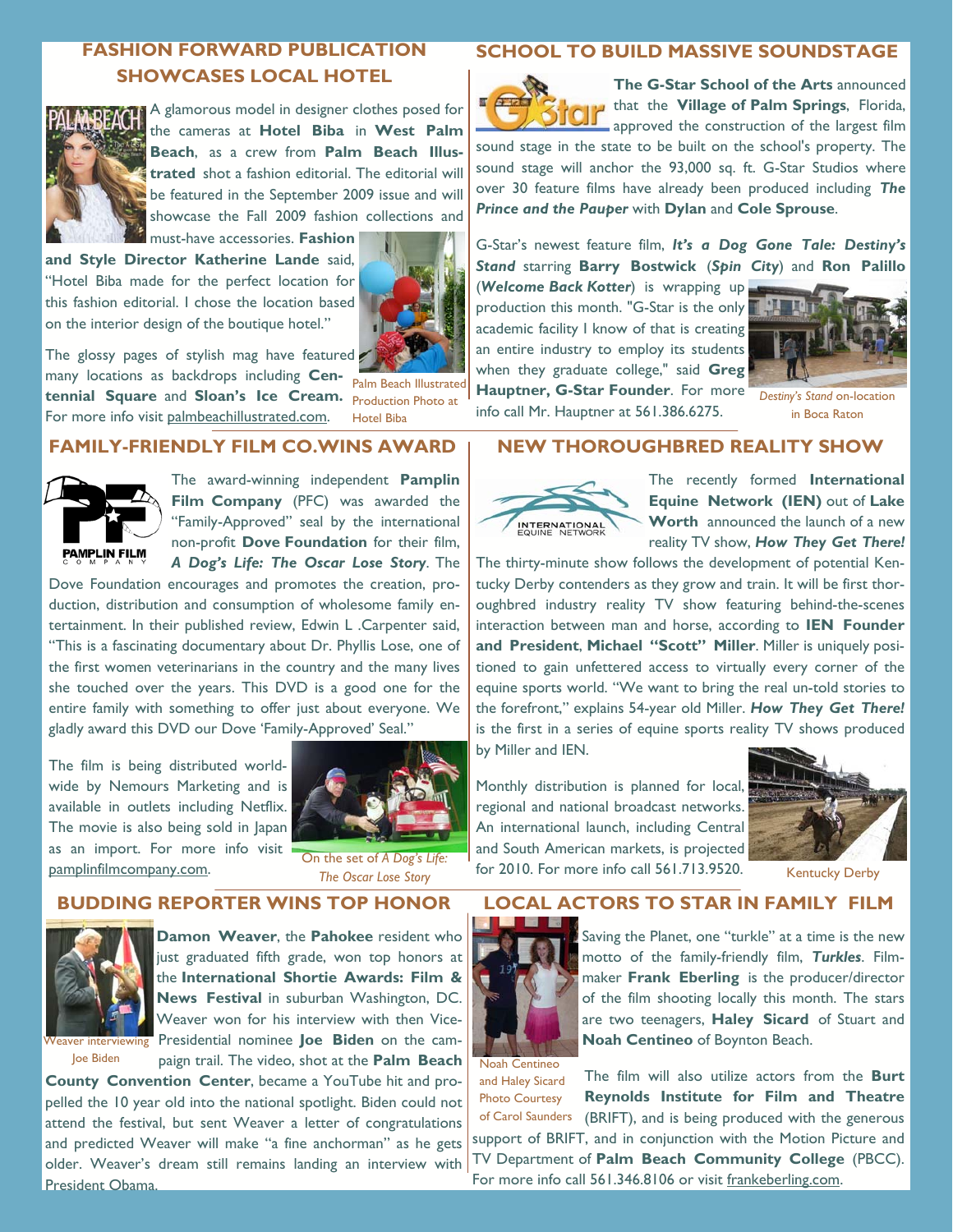## **\$19 MILLION DIGITAL MOVIE THEATER COMPLEX IS COMING TO FAU**

**Florida Atlantic University** and community leaders gathered to celebrate the groundbreaking for a new classroom and office building on the **Boca Raton** campus that also will house a movie complex to be operated by cutting-edge Living Room

Theaters, Inc. (LRT). The 73,000-square-foot building was designed to meet U.S. Green Building Council's Leadership in Energy and Environmental Design (LEED) silver certification and is scheduled to be

completed in the fall of 2010. The \$19 million dollar facility will house 14 classrooms, conference rooms Living Room Theaters Building

and office space. It will be anchored by a three-story atrium that is designed as a "main street" for the building and one wing of the first floor will house a state-of-the-art all-digital movie complex with four separate theaters and a café. These all-digital theaters offer huge environmental advantages by eliminating the use of celluloid prints. This is the first and only all-digital theater on a university campus.

The movie complex will be used during the day by FAU's film production program, allowing students to study film in a true cinema setting. On evenings and weekends, the theaters will be used by LRT for community screenings of foreign, classic and independent films. The complex will feature films that are rarely shown in mainstream theaters. "In this region filled with malls and multiplexes, independent cinema, especially from other countries, is rare. This unique partnership between the university and LRT will showcase such cinema and help build film culture in this region," said **Manjunath Pendakur**, **Dean of FAU's Dorothy F. Schmidt College of Arts and Letters**. For more info call 561.297.3850.



FAU Groundbreaking

#### **FIRM TO LAUNCH NEW NETWORK**



The public relations firm and production company, **TransMedia Group** in **Boca Raton** is launching

a new television news service. The **Israel News Network** is a joint venture between TransMedia Group and the public interest group Freedom Watch. The show is set to be broadcast out of **WXEL-TV 42** in **Boynton Beach**.

"Our plan is to establish a credible and influential international news service. The objective is to check and balance reporting in the U.S. by Al Jazeera English. INN eventually will cover the Middle East 24/7, but will start with a weekly half hour news program that will gradually develop and expand, while providing a reliable news service, RSS feeds, news and feature programming and insert programs to partnering radio, TV and Internet outlets," said

**Thomas J. Madden**, **CEO of TransMedia Group**. TransMedia Group also has another show in the pipeline that centers around seniors and giving them fun ways to look at getting older. For more info visit transmediagroup.com.



**ISRAEL NEWS** NETWORK

#### **STUDIO WITH AN 'EDGE' OPENS IN PBC**



A new film and video production studio has opened in the equestrian Village of Wellington! Located on 2.5 acres, **First Edge Film Studios** is a brand new state-of-the-art studio that is available for a variety of projects. The next production shooting at First Edge is a TV comedy sketch show titled

**Short Takes on Life** featuring the "Day Job First Edge Film Studios

No Pay Players". Production will start at the end of this month.

"Our goal is to reach out to independent filmmakers and create a valuable resource for the motivated crews here in Palm Beach County," said **Owner Steve Daron.** For info call 561.792.7797.

## **CELEBRATING 40 YEARS OF SUCCESS**

In 1961, President John F. Kennedy famously beckoned the American people to journey into space and reach the moon

by decade's end. The country heeded his call, and it was a monumental accomplishment that galvanized the nation's fascination with science and technology, and inspired the creation of an educational video series known as the **Science Screen Report**. Developed to enhance curriculums throughout our nation's schools by stimulating students curiosity in science, Science Screen Report and its companion **Science Screen Report For Kids** continue to be successful as they approach their 40th anniversary.

We cannot do enough to engage students in science. The sciences have never been more important to society than they are now," says **Scott Forman**, **Allegro President**. Allegro also changed the home page of their website to include a montage of U.S. Presidents

talking about the importance of science and

Science education. For more information please visit **Screen** allegrovideo.com.  $\mathbb{A}% _{\alpha}$  Report.



## **RADIO EVENT TO BE HELD AT JFK BUNKER**



**The Annual International Amateur Radio DXpedition** event will be held on **Peanut Island** next year on May 29 &30, 2010, in order to honor John Fitzgerald Kennedy's birthday. The event will draw

communications to the island from amateur radio commonly known as "hams," from all over the world, during the 24 hr event.

The public is encouraged to participate in the event by traveling to the island via transportation provided by the US Coast Guard. Tours of the retired Coast Guard Station and the Boat House will be held. Boaters are invited to dock and enjoy the refurbished nature trails and swimming beach. For info call 561.233.1000.